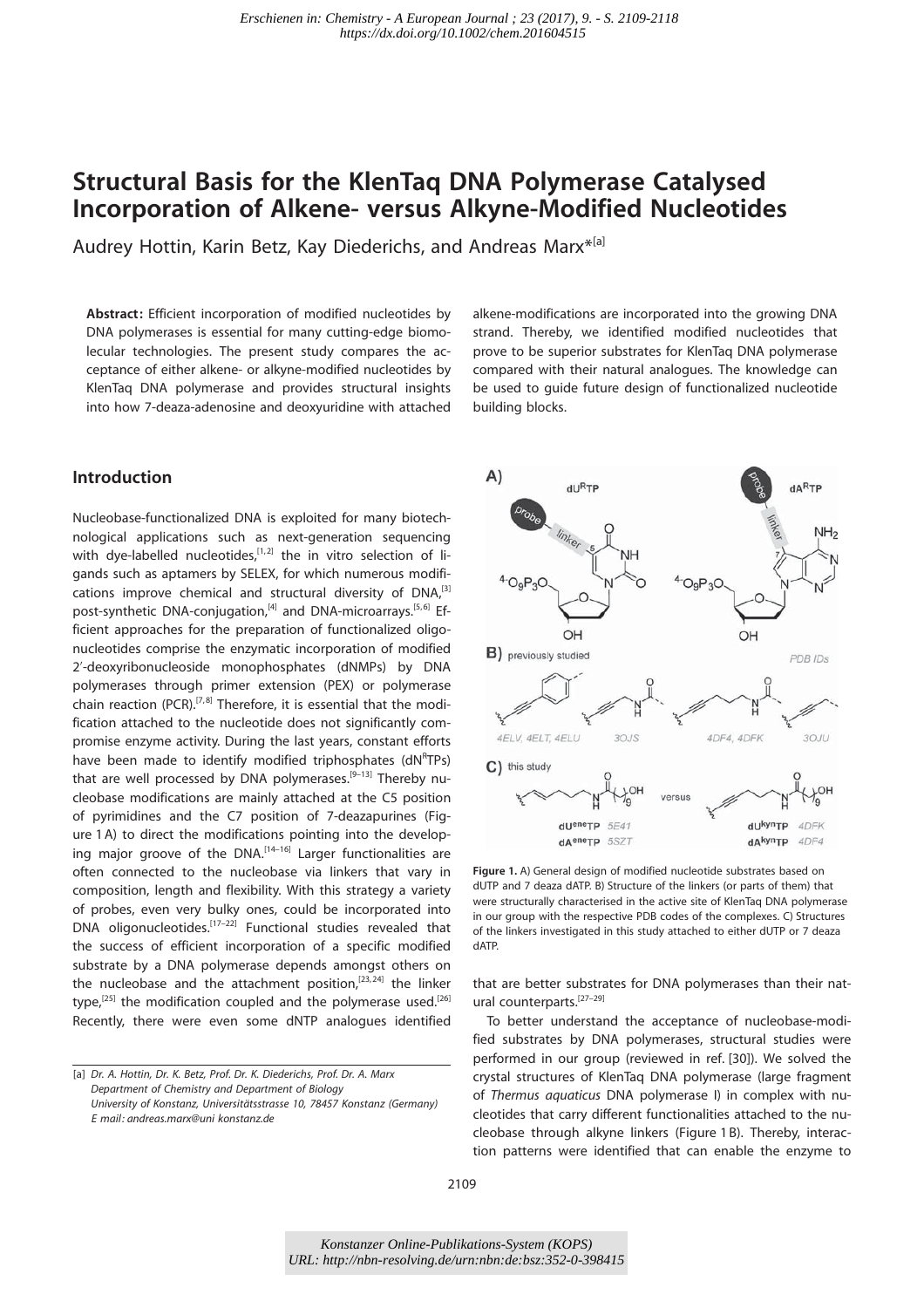tolerate the modifications. In detail, one study suggests that the introduction of an aromatic ring in a rigid, nonpolar alkyne linker can improve the processing by newly formed cation- $\pi$ interactions with positively charged amino acid side chains.[31, 32] Other structures with derivatives harbouring more flexible modifications such as branched polyamide or aminopentynyl moieties highlight the beneficial effects of including functionalities with hydrogen-bonding capability that can stabilise the enzyme–substrate complex.<sup>[28,33]</sup> Rigid and bulky modifications with little capability to perform stabilising interactions with the protein, however, lead to low incorporation efficiency, probably due to enzyme–substrate complex perturbation.<sup>[33]</sup> These results already provide first guidelines to tweak incorporation efficiency when designing nucleotides for specific applications. The described structural studies were solely performed with alkyne-modified nucleotides, and the expansion to other linkage types is desirable.

Besides alkyne linkers, alkene linkage to the nucleobase is also frequently used, and the modified nucleotides have proven to be good substrates in PEX and PCR.<sup>[12,25,34,35]</sup> In addition, alkene linkers present spectroscopic properties that can be of interest for electrochemical studies as redox labels.<sup>[36]</sup> Direct comparison of these two linkage types with the same modification are only sparsely reported. In a study by Lee et al., different linker types attached to 2'-deoxyuridine triphosphates were evaluated and more rigid E-alkene and alkyne linkers turned out to be preferable compared with Z-alkenes or highly flexible alkane linkers.<sup>[25]</sup> Moreover, modified 2'-deoxyuridine triphosphates with E-alkenyl linkers performed better in generation of longer DNA products than substrates with the same modifications attached through alkyne linkers. Although there was no significant difference in incorporation efficiency using alkynyl-, Z-alkenyl- or alkyl-linkers attached to 7-deaza-2' deoxyadenosine triphosphates.<sup>[35]</sup>

Given that alkene linkers have not yet been explored on a structural basis, we aimed to expand our previous studies with KlenTaq DNA polymerase to gain further insights into the interplay of enzyme and substrate. Here, we chose to investigate the performance of alkene-modified nucleotides with the triphosphates dU<sup>ene</sup>TP and dA<sup>ene</sup>TP bearing a 5-N-(10-hydroxydecanoyl)aminopentenyl modification that is tailored for example, for dye labelling of DNA (Figure 1C). To probe the impact of the modification chemistry on DNA polymerase substrate scope, the alkene derivatives were compared to their alkyne counterparts ( $dU^{kyn}TP$ ,  $dA^{kyn}TP$ ) by competitive incorporation experiments with the respective natural substrates as well as by structural means.

# Results and Discussion

## Synthesis of the alkene-modified triphosphate dUeneTP

The alkene linker was introduced by palladium-catalysed Heck cross-coupling from the unprotected halogenated nucleoside 5-iodo 2'-deoxyuridine 1 with trifluoropentene acetamide (Scheme 1).<sup>[37]</sup> The reaction catalysed by palladium(II) acetate in the presence of triphenylphosphine as ligand and triethyl-



Scheme 1. Synthesis of modified triphosphate dU<sup>ene</sup>TP. Reagents and condi tions: a) Pd(OAc)<sub>2</sub>, PPh<sub>3</sub>, Et<sub>3</sub>N, 2,2,2 trifluoro N (pent 4 enyl)acetamide, DMF, 100 °C, 1 h; b) proton sponge, POCl<sub>3</sub>, PO(OMe)<sub>3</sub>, 0 °C, then  $(Bu_3NH)_2H_2P_2O_7$ , nBu3N, 0.1m TEAB buffer, ammonium hydroxide; c) succinimidyl 10 hydroxy decanoate, 0.1m sodium carbonate buffer (pH 8.7), DMF, 2 h, RT.

amine as base, led to the desired trans-nucleoside 2 in 14% yield after purification. The low reactivity can be explained by the use of a non-activated alkene for this reaction. Thereupon, nucleoside 2 was converted into uridine triphosphate analogue 3 by using an optimised Yoshikawa phosphorylation procedure.<sup>[38]</sup> By subsequent coupling of  $3$ , bearing an aminolinker, with an NHS-activated acid to form the amide bond, triphosphate dU<sup>ene</sup>TP was obtained.

## Synthesis of the alkene-modified triphosphate dA<sup>ene</sup>TP

For the adenosine derivative, the palladium-catalysed Heck cross-coupling from 7-deaza 2'-deoxy-7-iodoadenosine only led to degraded material. Thus, we developed a two-stage strategy for the formation of the alkene modification by first introducing a vinyl group at position C7 of the purine by Stille cross-coupling<sup>[39]</sup> and then by performing a cross-metathesis of that terminal alkene with a terminal olefin of interest (Scheme 2).<sup>[40]</sup> In detail, iodoadenosine 4 reacted with tributyl(vinyl)tin using  $Pd(PPh_3)_4$  as catalyst giving 7-vinyl substituted nucleoside 5 in high yield. Before metathesis, compound 5 was protected with benzoyl groups due to possible Ru-catalyst poisoning by the exocyclic amine. The cross metathesis between adenosine 6 and pentenyltrifluoroacetamide was performed in toluene in the presence of Grubbs II catalyst, $[41]$  leading to a mixture of diastereoisomers (E/Z ratio 3:1). Further deprotection of benzoylated derivative  $7E/Z$  using  $7N NH_3$  in methanol gave nucleoside 8E/Z as an E/Z mixture and compound 9E/Z, which was easily recycled through its protection with a trifluoroacetyl group. Combined fractions of 8E/Z were then purified by preparative HPLC to isolate the trans-alkene nucleoside. The triphosphorylation of 8E and the subsequent coupling with an NHS-activated acid provided the desired nucleotide dA<sup>ene</sup>TP. Triphosphates dUkynTP and dAkynTP were synthesised as previously described.<sup>[6,28]</sup>

#### Primer extension studies

First, we investigated the acceptance of the four 2'-deoxyribonucleoside triphosphates dNRTPs in DNA polymerase catalysed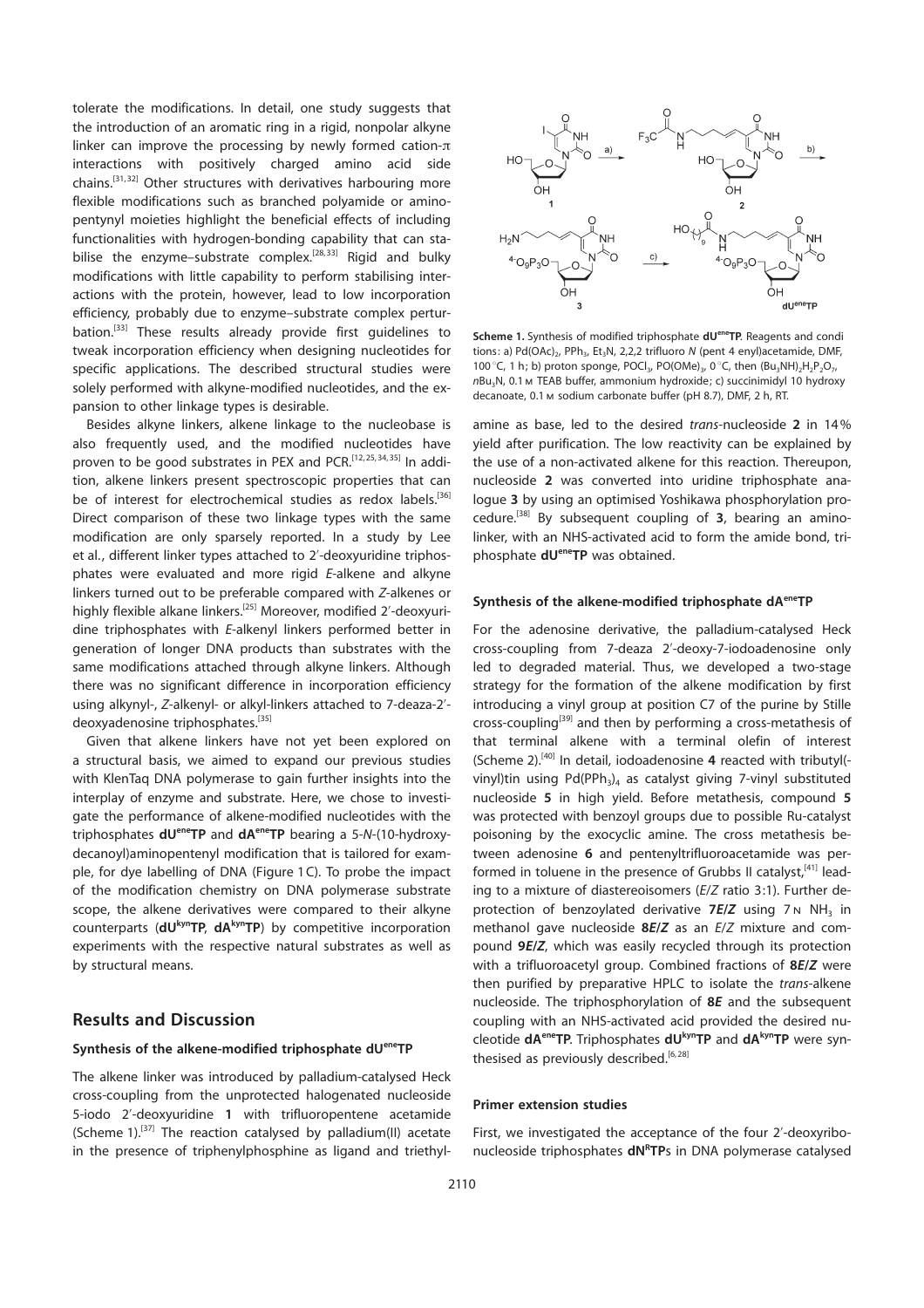

Scheme 2. Synthesis of 2' deoxyadenosine analogue dA<sup>ene</sup>TP. Reagents and conditions: a) tributyl(vinyl)tin, Pd(PPh<sub>3</sub>)<sub>4</sub>, DMF, 100 °C, 2 h; b) BzCl, pyr, RT, 2 h; 83%; c) pentenyltrifluoroacetamide, Grubbs II, toluene, 100 °C, 2 h; d) 7N NH<sub>3</sub> in MeOH, 50 °C, overnight; e) CF<sub>3</sub>COOEt, DMAP, THF, 90 °C, 4 h; f) proton sponge, POCl<sub>3</sub>, PO(OMe)<sub>3</sub>, 0 °C, then (Bu<sub>3</sub>NH)<sub>2</sub>H<sub>2</sub>P<sub>2</sub>O<sub>7</sub>, nBu<sub>3</sub>N, 0.1 m TEAB buffer, ammonium hydroxide; g) succinimidyl 10 hydroxydecanoate, 0.1 m sodium car bonate buffer (pH 8.7), DMF, 2 h, RT.

primer extension reaction. By using a 32P-labeled 22-mer primer and a 36-mer template, each modified **dNRTP** was incubated with KlenTaq DNA polymerase in the presence of the other three natural nucleotides. After four minutes, the fulllength product was obtained in all cases, clearly showing the ability of the DNA polymerase to use these modified nucleotides as substrates (Figure S1). To investigate the incorporation efficiency of modified versus natural substrate, we performed single nucleotide incorporation experiments in which the modified nucleotide competes directly with its natural counterpart. This setup was previously used for the same purpose<sup>[33]</sup> as well as to study DNA polymerase selectivity.<sup>[42]</sup> The relative incorporation of natural nucleotide versus modified nucleotide

was monitored by denaturing polyacrylamide gel electrophoresis (PAGE) and phosphorimaging, taking advantage of the significantly different migration of naturally extended primer compared with modified extended primer due to the bulky modification (Figure 2 B). Competition experiments for analoques  $dU^{kyn}TP$  and  $dA^{kyn}TP$  have been published before,<sup>[28]</sup> but were repeated under the same conditions (incubation time, enzyme batch and concentration) as for  $dU^{ener}TP$  and dAeneTP. The results for all four nucleotides are summarised in Figure 2 A. The competition experiments identified three candidates that proved to be superior substrates for KlenTaq DNA polymerase compared with their natural analogues, namely dU<sup>ene</sup>TP, dA<sup>ene</sup>TP and dA<sup>kyn</sup>TP. The adenosine derivatives



Figure 2. A) Ratio dN<sup>e</sup>TP versus dNTP when both nucleotides are equally incorporated by KlenTaq DNA polymerase. B) PAGE analysis of the competition ex periments with various ratios of dN<sup>R</sup>TP versus dNTP. Lane P: 5'<sup>32</sup>P labelled primer; lane 1 11 different ratios of dN<sup>R</sup>TP/dNTP. C) Quantification of the PAGE analysis. The point of equal incorporation is indicated by a red dashed line.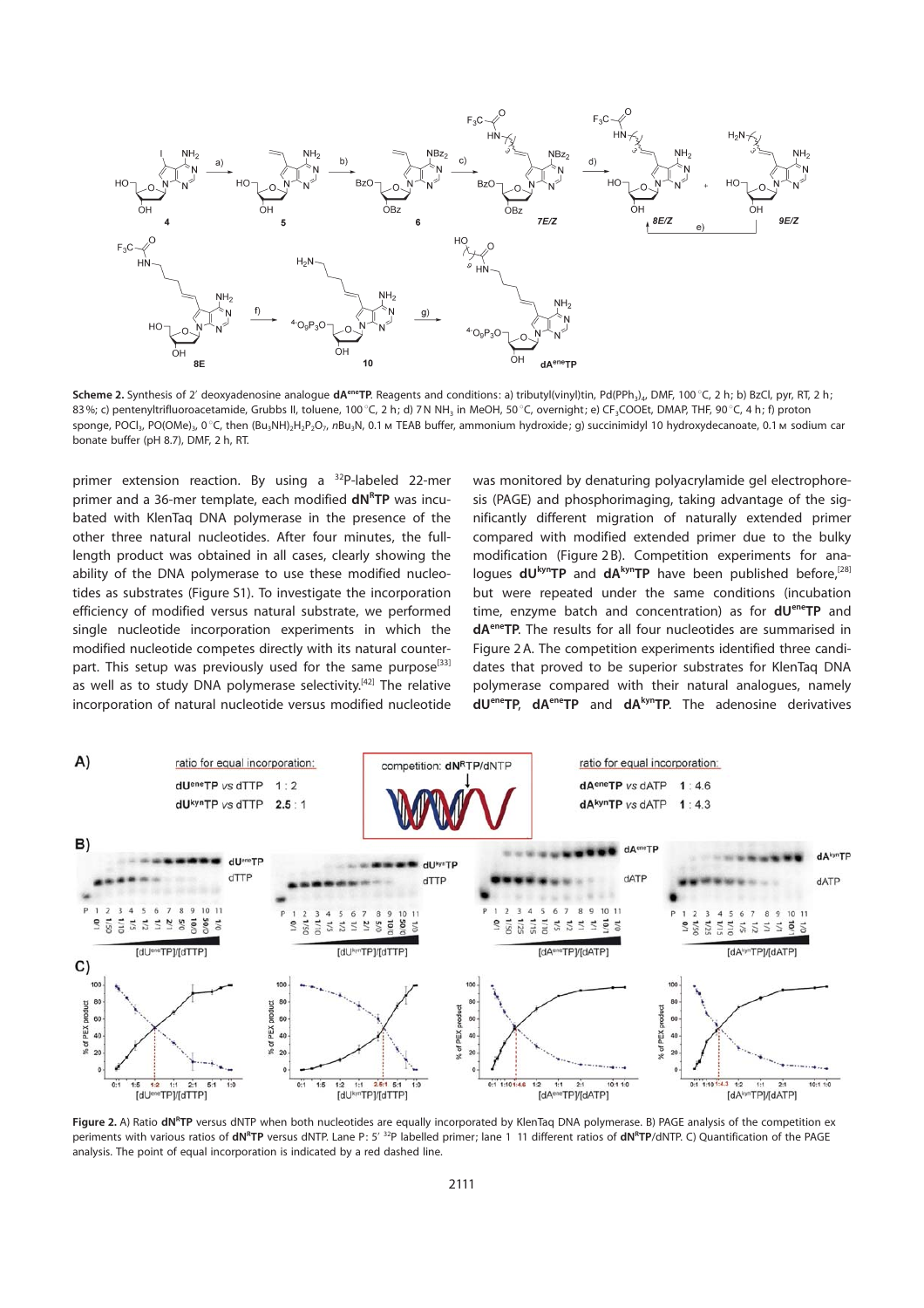$dA^{ene}TP$  and  $dA^{kyn}TP$  display similar incorporation efficiencies, with 4-fold excess of dATP concentration required to obtain an equal ratio of primer extended by dATP and dARTP. KlenTaq incorporated the alkene-modified uridine nucleotide dUeneTP and dTTP equally when a 2-fold excess of dTTP was used. However, its alkyne counterpart **dU**<sub>kyn</sub>TP was a poorer substrate than dTTP for KlenTaq DNA polymerase.<sup>[28]</sup>

#### Structural studies

The interesting results from the incorporation studies prompted us to solve crystal structures of KlenTaq DNA polymerase in complex with  $dU^{ene}TP$  and  $dA^{ene}TP$  bound in the active site and to compare them with a natural substrate as well as with the already available data of KlenTaq DNA polymerase with  $dU^{kyn}TP$  and  $dA^{kyn}TP$  bound (PDB IDs 4DFK and 4DF4<sup>[28]</sup>). The primer contained a ddC at the 3'-end to capture the incoming modified dN<sup>ene</sup>TP at the insertion site, yielding a structural snapshot just before the imminent incorporation reaction. Ternary complexes, consisting of polymerase, primer/template and the dN<sup>ene</sup>TPs, were obtained by co-crystallisation. Crystals exhibit the same space group  $(P3,2,2)$  and similar cell dimensions as the previously solved KlenTaq DNA polymerase structures. The structures were refined using data to a resolution of  $1.8 \text{ Å}$  (for data collection and refinement statistics see Table S1).

#### Ternary complex with dUeneTP

The overall structure of KlenTaq(dU<sup>ene</sup>TP) is similar to KlenTaq DNA polymerase in complex with a ddTTP substrate (PDB ID: 1QTM, core root-mean-square deviation (rmsd): 0.36  $A$ <sup>[43]</sup> or to the more recently published structure with the natural substrate dCTP bound (PDB ID: 3RTV,<sup>[44]</sup> core rmsd: 0.26 Å Figure 2 B), which is referred to as KlenTaq(dCTP) in this paper. The polymerase adopts a closed conformation with the O-helix (part of the finger domain, residues 657–671) covering the nascent dA-dU<sup>ene</sup>TP base pair. The linker does not disturb the complex and usual binding interactions of the substrate, such as canonical Watson–Crick base-pairing to the template or  $\pi$ stacking with the primer strand, as well as H-bonds of the  $\alpha$  and  $\gamma$  phosphate with Lys663 are maintained (Figure 3 A, D). Residues in the catalytic site are oriented as observed in Klen-Taq(dCTP). The complex is trapped in a state prior to the incorporation reaction in which the two catalytic magnesium ions are coordinated by the side chains of Asp610, Asp785, the backbone of Tyr611, the phosphate groups of **dU<sup>ene</sup>TP** and two water molecules (Figure 2D, E). The distance of the  $\alpha$ -phosphate of the substrate to the nucleophilic 3'-primer end (for distance measurement the ribose C3 is used) is virtually identical to the natural complex (3.8 Å vs. 3.9 Å). The **dU<sup>ene</sup>TP** sugar, base and triphosphate moieties are well resolved and electron density for the linker is unambiguous up to the amide functionality (Figure 3A and Figure S2A, B). The remaining linker could not be traced and was refined with zero occupancy. The linker extends from the C5-position of dU<sup>ene</sup>TP through



Figure 3. Structure of KlenTaq DNA polymerase in complex with dN<sup>R</sup>TPs. The dashed lines highlight the interaction pattern described in the text. All distances are given in Å. A C) Detailed view on the insertion site of KlenTaq(**dU<sup>ene</sup>TP**), blue; KlenTaq(dCTP), grey and KlenTaq(d**A<sup>ene</sup>TP**), green. The substrate and near protein and primer/template residues are shown as sticks and the O helix is shown as cartoon. The linker portion refined with zero occupancy is displayed in lighter colour. dU<sup>ene</sup>TP and dA<sup>ene</sup>TP are surrounded by omit maps contoured at 2.5 o. The modification of dA<sup>ene</sup>TP leaves the enzyme in two different confor mations, which are labelled with A and B. D F) View on the respective catalytic sites of the three structures. Magnesium ions and water molecules are shown as brown and red spheres, respectively. 2mFo DFc map  $(1\sigma)$  is shown for interacting protein residues.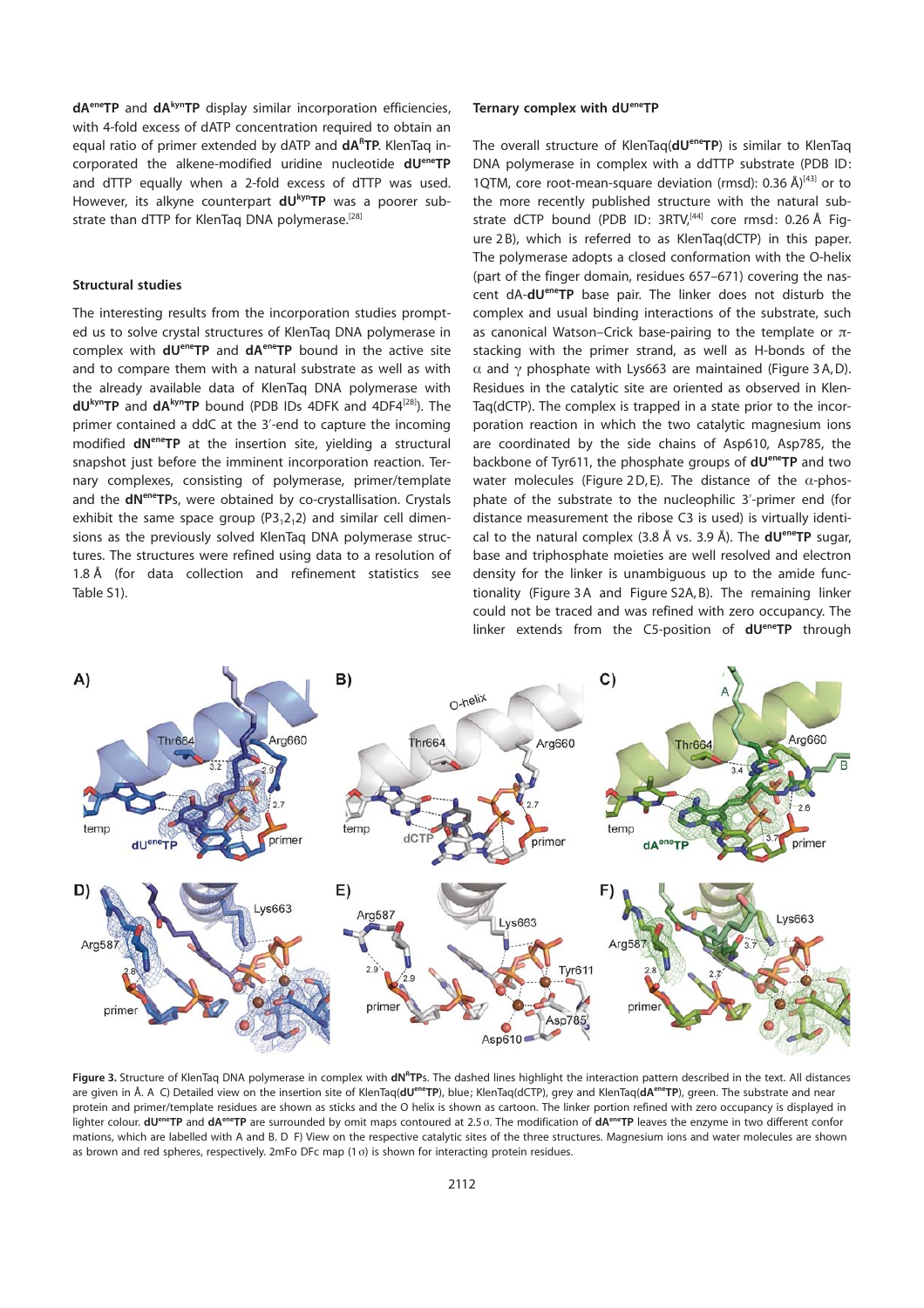

Figure 4. Comparison of alkyne or alkene modified nucleotides bound in the active site of KlenTaq DNA polymerase. A) Same arrangement as in Figure 3A but superimposition of KlenTaq(dU<sup>ene</sup>TP), blue with KlenTaq(dU<sup>kyn</sup>TP), yellow. Dashed lines show interactions for KlenTaq(dU<sup>kyn</sup>TP). B) Same arrangement as in Figure 3C but superimposition of KlenTaq(dA<sup>ene</sup>TP), green with KlenTaq(dA<sup>kyn</sup>TP), red. C,D) Cavities A and B through which the modifications pass the enzyme. The surface of KlenTaq(dA<sup>ene</sup>TP) is shown (Arg660 omitted) with the thumb, finger and palm domain coloured pink, grey and orange, respectively. E) Superimposition of dU<sup>R</sup>TPs and dA<sup>R</sup>TPs in the crystal structures and schematic view on the respective rotation points (displayed as coloured spheres) for alkyne or alkene modifications. The potential clash for  $dA^{ene}TP$  when rotating around the C7 linker bond is indicated in red.

a cavity between the finger and thumb domain (denoted cavity A), mainly bordered by the Arg587 side chain and residues from the O-helix as was already observed in KlenTaq(  $dU^{kyn}TP$ ) (Figure 4A, C). The two amino acids Arg660 and Arg587 show different conformations compared with the natural case KlenTaq(dCTP) (Figure 3 B, E). Although Arg660 is slightly displaced to make space for the modification, it can still maintain its interaction with the primer 3'-end in the closed ternary complex (Figure 3 A). The side chain of Arg587 is now oriented along the linker and thereby loses its interaction with the primer backbone. The interaction of the Arg587 main chain with the backbone, however, is maintained (Figure 3D). The dUeneTP linker itself is capable of engaging two specific interactions to adjacent O-helix residues through its amide functionality: one with the guanidinium group of the already mentioned Arg660 and a second with the side chain of Thr664 (Figure 3 A). We assume that these interactions may well stabilise the linker-bearing substrate and contribute to the proficient processing of this analogue by KlenTaq DNA polymerase. Identical enzyme–substrate interactions are observed in the previously solved structure of alkyne modified dUkynTP, in which the linker protrudes from the enzyme through the same cavity (Figure 4 A, C). However, this nucleotide is less well processed by KlenTaq DNA polymerase than dTTP in our assay. Therefore, other differences between unmodified, dU-alkene- or dUalkyne-modified nucleotides must occur in the process of substrate binding, active complex formation, catalytic reaction,

and/or substrate release that result in the difference of processing.

#### Ternary complex with dA<sup>ene</sup>TP

KlenTaq(dA<sup>ene</sup>TP) was also obtained as a closed active complex, and the overall structure is again almost identical to the unmodified case KlenTaq(dCTP) (Figure 3C, F; core rmsd: 0.40 Å). The distance of the  $\alpha$ -phosphate of the substrate to the nucleophilic 3'-primer end is 3.7 Å (3.9 Å in the natural complex). In contrast to KlenTaq(dU<sup>ene</sup>TP), it appears that the modification of dAeneTP can take two different orientations to exit the enzyme. The relatively weak electron density of the linker portion and the near Arg660 side chain indicated flexibility and was initially difficult to interpret. The best solution was to model alternative conformations of the ligand with the linker pointing in two different directions as well as two conformations of the Arg660 side chain (Figure 3 C, F and Figure 4 B,D). For modelling, we made use of polder and omit maps generated with the program Phenix<sup>[45]</sup> (Figure S3 C,D). The alternative conformations of Arg660 and the ligand including triphosphate, sugar, nucleobase and linker up to the amide functionality were refined with an occupancy of 0.5. The rest of the linker, which was not visible in the electron density, was modelled as an extension to the more rigid part and refined with zero occupancy. In conformation one, the modification extends to the surface of the enzyme through cavity A, as already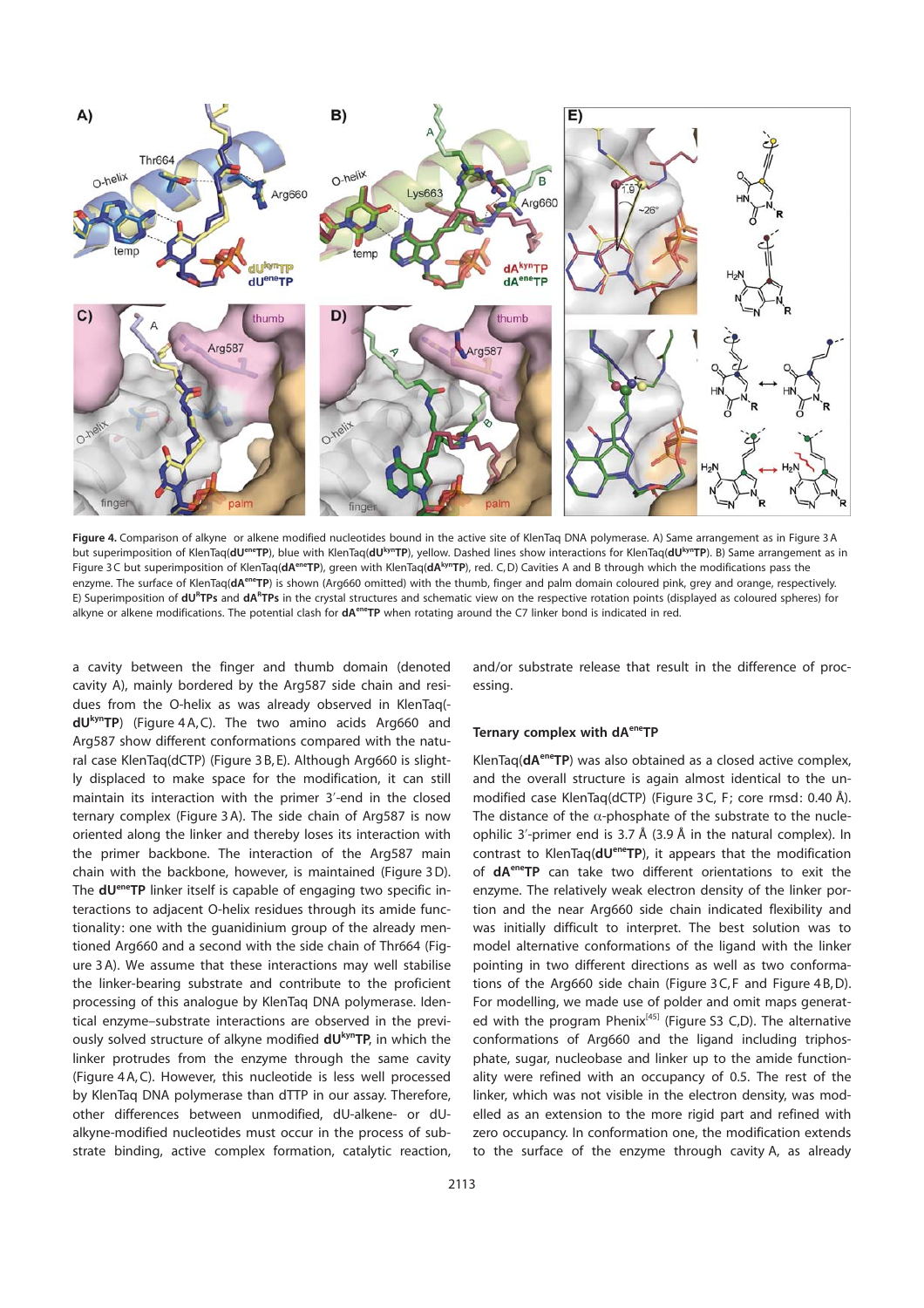noted with  $dU^{en}TP$  and  $dU^{kyn}TP$ . Here again, the enzyme substrate complex may be stabilised by Thr664 through interaction with the amide present on the linker (Figure 3 C). In contrast to the natural case, Arg587 is again oriented along the linker but maintains its backbone interaction with the primer (Figure 3 F). In the second conformation the modification runs parallel to the O-helix and passes through another cavity (cavity B) mainly formed by the palm and finger domains (Figure 4D). This orientation has already been observed in the previously solved structure of KlenTaq(dAkynTP).<sup>[28]</sup> In this conformation, Lys663 can interact with the amide bond (as is the case in KlenTaq( $dA^{kyn}TP$ )), however the distance of 3.7 Å is too long for a H-bond. The presence of two conformations of Arg660 and the resulting weakly defined electron density means that it is hard to judge whether the modelled conformations display the actual situation of that residue and therefore we can only speculate on interactions it may engage. However, it is well possible that Arg660 interacts with the primer backbone (as in KlenTaq(dU<sup>ene</sup>TP), KlenTaq(dU<sup>kyn</sup>TP) and KlenTaq(dCTP)) when the modification points to cavity A (Figure 3 C). When the modification occupies cavity B, Arg660 is probably too far displaced from the primer backbone. In this situation, interaction of the amide moiety of the substrate with the phosphate group of the primer terminus is possible, which can compensate the "lost" interaction of Arg660 with the primer terminus. This interaction with the primer is also possible in KlenTaq( $dA^{kyn}TP$ ) (although this is not mentioned in the publication<sup>[28]</sup>).

In contrast to the alkene or alkyne modification attached to uridine we do not observe a difference in incorporation efficiency when attached to 7-deaza-adenosine. Both adenosinemodified nucleotides are to the same rate better incorporated than dAMP, although they show differences in the structure. Whereas in KlenTaq(dA<sup>kyn</sup>TP) the linker follows only one direction (direction B) it can adopt two different conformations for dAeneTP. Both conformations show additional interactions with the enzyme or primer backbone and the substrate amide moiety, emphasising the importance of this moiety within the linker portion as discussed previously.<sup>[28]</sup> The different linkage type (alkene vs. alkyne) does not make a difference with the linker investigated here but may influence incorporation efficiency when sterically more demanding groups are attached. The knowledge that both modification types are equally well accepted when linked to 7-deaza-adenosine enlarges the repertoire from which to choose when designing modified nucleotides for a specific application.

## Comparison of dURTPs and dARTPs

As just discussed, the linkage type does not change incorporation efficiency whether the 5-N-(10-hydroxydecanoyl)-aminopentenyl- or the 5-N-(10-hydroxydecanoyl)-aminopentynylmodification is attached to 7-deaza-dATP. When attached to dUTP, however, different linkage type results in different incorporation behaviour for dUeneTP and dUkynTP by KlenTaq DNA polymerase. The same tendency has been observed by Williams and co-workers.<sup>[25,35]</sup> The crystal structures solved in this and previous work cannot explain the difference between dURTPs and dARTPs because neither of the modifications disturbs the enzyme to form an active closed complex and, in both cases, potentially stabilising interactions of the linker with the enzyme or primer are possible. However, the presented crystal structures only represent a single snapshot of the whole insertion reaction; namely, the step after binding of the substrate and closure of the finger domain. Therefore, we assume that differences arise in a different step in the insertion process, for example during substrate binding, enzyme closure, the actual chemical reaction or substrate release. What can nicely be seen in the structures is that the angle by which the rigid part of the alkyne linker protrudes from the nucleobases when base-pairing in the active site differs by approximately  $26^{\circ}$  (Figure 4 E). This results in different positions of the points from where the C C bonds can rotate and the modification gets flexible (distance 1.9 Å). With alkene linkers this difference is reduced because of the additional kink resulting from the double bond. For dU<sup>ene</sup>TP compared with dU<sup>kyn</sup>TP, the point of rotation shifts towards the templating nucleotide and away from the triphosphate moiety (arrow in Figure 4 E). This different position might be more favourable somewhere in the reaction cascade. Another point that can be noted is that alkene linkers attached to dUTP have additional flexibility compared with the alkyne linkers, as rotation around the bond at C5 leads to different positioning of the double bond and the rest of the linker. For 7-deaza-dATP, this rotation seems less favourable because of a clash between the free amine of 7-deaza-adenine and a hydrogen of the alkene moiety. In some way, these differences may lead to the fact that both **dA<sup>R</sup>TP**s are better substrates than dATP but only dU<sup>ene</sup>TP and not dU<sup>kyn</sup>TP is preferably incorporated over dTTP.

# **Conclusions**

In this work two modified nucleotides were synthesised and evaluated towards their acceptance by KlenTaq DNA polymerase. We show by a competitive incorporation assay that the two alkene derivatives  $dA^{ene}TP$  and  $dU^{ene}TP$  are excellent substrates for KlenTaq DNA polymerase, displaying even better substrate properties than the respective natural analogues. In addition, the proficient incorporation of  $dA^{kyn}MP$  over  $dAMP$ from a previous study was confirmed. The presented ternary structures KlenTaq(dA<sup>ene</sup>TP) and KlenTaq(dU<sup>ene</sup>TP) support this observation, as in analogy to the previously solved structures KlenTaq( $dU^{kyn}TP$ ) and KlenTaq( $dA^{kyn}TP$ ) the modifications do not disturb formation of a catalytic complex. We observe a full closure of the enzymes finger domain and proper interaction of the substrate triphosphate within the active site. The modifications point into directions where they can leave the enzyme through two different cavities. Interactions of the protein or the primer backbone with the amide moiety of the linker may stabilise the ternary complex in both possible directions and support the proficient incorporation behaviour of dAkynTP, dA<sup>ene</sup>TP and dU<sup>ene</sup>TP. No obvious mechanism why dU<sup>kyn</sup>TP is less well processed than dU<sup>ene</sup>TP, however, could be deduced from the obtained structure. The results represent new insights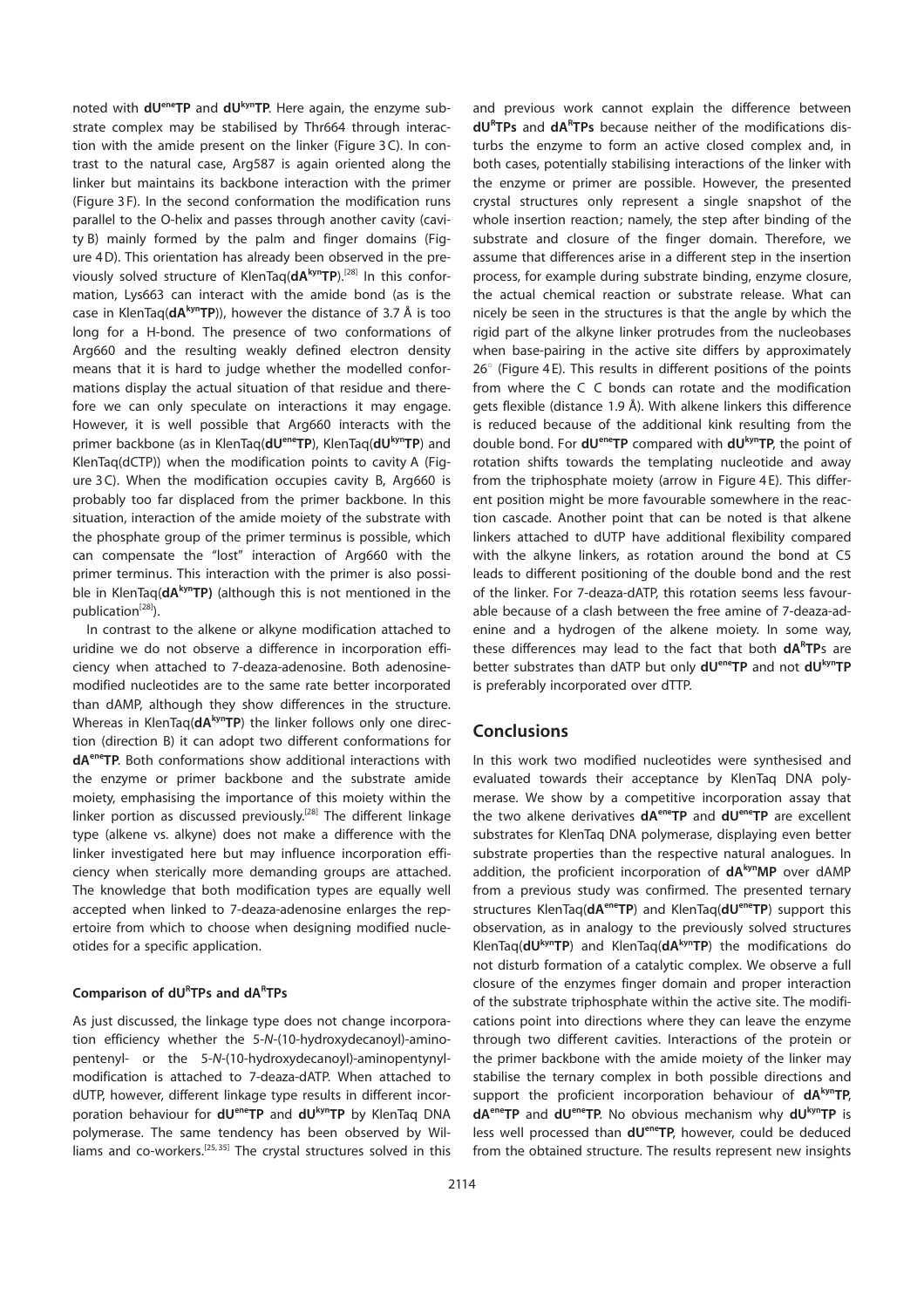for the design of modified nucleotides as substrates for Klen-Taq DNA polymerase. When designing modified nucleotides based on 7-deaza-dATP, both linkers (alkene and alkyne) should be considered and it might well be that for larger modifications the linkage type makes a difference. If the modification should be attached to dTTP the alkene linkage may be preferred.

# Experimental Section

#### Chemical synthesis of modified nucleotides

**General experimental details:** Succinimidyl 10-hydroxydeca-<br>noate,<sup>[46]</sup> 2,2,2-trifluoro-*N*-(pent-4-enyl)acetamide,<sup>[47]</sup> 5-(*N*-(10-hv-2,2,2-trifluoro-N-(pent-4-enyl)acetamide,<sup>[47]</sup> 5-(N-(10-hydroxydecanoyl)-aminopentynyl)-2'-deoxyuridine-triphosphate,<sup>[28]</sup>

and 7-(N-(10-hydroxydecanoyl)-aminopentynyl)-7-deaza-2'-deoxyadenosine-triphosphate<sup>[28]</sup> were prepared according to reported procedures. <sup>1</sup>H, <sup>13</sup>C and <sup>31</sup>P NMR spectra were recorded with a Bruker DRX 300 MHz or Avance  $II + 600$  MHz instrument. The chemical shifts are referenced to the residual proton signal of the deuterated solvents: CDCl<sub>3</sub> ( $\delta$  7.26 ppm), MeOD ( $\delta$  3.31 ppm) or [D<sub>6</sub>]DMSO ( $\delta$  2.49 ppm) for <sup>1</sup>H NMR spectra; CDCl<sub>3</sub> ( $\delta$  77.0 ppm), MeOD ( $\delta$  49.9 ppm) or [D<sub>6</sub>]DMSO ( $\delta$  39.5 ppm) for <sup>13</sup>C NMR spectra. <sup>31</sup>P-shifts are relative to external 85% phosphoric acid. <sup>1</sup>H and <sup>13</sup>C assignments were based on COSY and HSQC experiments. MS experiments were performed with a Finnigan LCQ Advantage MAX ion trap instrument. Analytical thin-layer chromatography (TLC) was carried out with Macherey Nagel Polygram SIL G/UV254 plates. Flash column chromatography was carried out with silica gel 60 (70 230 mesh). All reactions were carried out under argon atmosphere. Chemical reagents and solvents were purchased from commercial suppliers and used without further purification. Organic solvents for reactions were dried overnight over freshly activated molecular sieves (4 Å).

### Synthesis of 2'-deoxyuridine analogue dUeneTP

5-(Trifluoroacetamidopentenyl)-2'-deoxyuridine 2: To a solution of 5-iodo-2'-deoxyuridine 1 (400 mg, 1.1 mmol) in DMF under nitrogen atmosphere, were added 2,2,2-trifluoro-N-(pent-4-enyl)acetamide  $(1.2 g, 6.7 mmol, 6 equiv), Pd(OAc), (24 mg, 0.11 mmol,$ 0.1 equiv), and PPh<sub>3</sub> (58 mg, 0.22 mmol, 0.2 equiv) followed by addition of triethylamine (308  $\mu$ L, 2.2 mmol, 2 equiv). The reaction mixture was stirred and heated at 100 $^{\circ}$ C for 1 h and then evaporated in vacuo. Complete conversion of the starting material was detected by RP-TLC (MeCN/water, 1:3). The crude mixture was first purified by column chromatography on silica gel (CH<sub>2</sub>Cl<sub>2</sub>/MeOH, 0 to 10% MeOH), and the resulting fractions were further purified by RP-HPLC [Nucleosil 100-5 C18 PPN, 5 100% acetonitrile/0.05m aqueous triethylammonium acetate buffer (TEAA buffer, pH 7.0)] to give modified nucleoside 2 (64 mg, 14%) as a white solid. RP-TLC (MeCN/water, 1:3):  $R_f$  0.29; <sup>1</sup>H NMR (400 MHz, CD<sub>3</sub>OD):  $\delta$  8.14 (s, 1H; H-6), 6.46 (dt, J 15.7, 7.1 Hz, 1H; CH CH-CH2), 6.33 (t, J 6.6 Hz, 1 H; H-1'), 6.20 (d, J 15.7 Hz, 1 H; CH CH-CH<sub>2</sub>), 4.46 (dt, J 7.1, 3.3 Hz, 1H; H-3'), 3.97 (q, J 3.3 Hz, 1H; H-4'), 3.88 (dd, J 12.0, 3.3 Hz, 1H; Ha-5'), 3.80 (dd, J 12.0, 3.3 Hz, 1H; Hb-5'), 3.27 3.39 (m, 2H; CH<sub>2</sub>-NH), 2.24 2.43 (m, 2H; H-2'), 2.22 (q, J 7.4, 7.1 Hz, 2H; CH CH-CH<sub>2</sub>), 1.74 ppm (p, J 7.4 Hz, 2H; CH<sub>2</sub>-CH<sub>2</sub>-CH<sub>2</sub>); <sup>13</sup>C NMR (101 MHz, CD<sub>3</sub>OD):  $\delta$  164.6 (CO), 151.6 (CO), 137.8 (C-6), 131.6 (CH CH-CH<sub>2</sub>), 122.9 (CH CH-CH<sub>2</sub>), 113.4 (C-5), 80.0 (C-4'), 86.6 (C-1'), 72.0 (C-3'), 62.6 (C-5'), 41.6 (C-2'), 40.3 (CH<sub>2</sub>-NH), 31.6 (CH CH-CH<sub>2</sub>), 29.4 ppm (CH<sub>2</sub>-CH<sub>2</sub>-CH<sub>2</sub>); HRMS (positive mode):  $m/z$  calcd for  $[C_{16}H_{20}F_3N_3O_6Na]^+$ : 430.1202; found: 430.1169.

5-(Aminopentenyl)-2'-deoxyuridinetriphosphate 3: Nucleoside 2 (40 mg, 100  $\mu$ mol) and proton sponge (1,8-bis(dimethylaminonaphthalene)) (32 mg, 149 µmol) were dried overnight in vacuo and dissolved in trimethyl phosphate (1 mL) and cooled to  $0^{\circ}$ C. POCl<sub>3</sub> (20  $\mu$ L, 218  $\mu$ mol) was added and the mixture was stirred for 1 h at RT. A 0.5 m solution of  $(Bu_3NH)_2H_2P_2O_7$  in anhydrous DMF (1.2 mL, 493  $\mu$ mol) and  $nBu_3N$  (261  $\mu$ L, 987  $\mu$ mol) were added simultaneously to the mixture. After 30 min, 0.1m aqueous triethylammonium bicarbonate (TEAB buffer, 1m triethylamine, saturated with  $CO<sub>2</sub>$ , pH 7.5, 3 mL) was added and the aqueous layer was washed with EtOAc  $(3 \times 4 \text{ mL})$ . The aqueous layer was evaporated under vacuum. The residue was dissolved in 40 mL of a solution of ammonium hydroxide (25%) and the mixture was stirred slowly at RT for 4 h. The mixture was concentrated in vacuo and the resulting residue was purified by ion-exchange chromatography (DEAE-Sephadex A-25, flow 2 mL min<sup>-1</sup>, linear gradient of 0.1 m to 1 m TEAB buffer) and further purified by RP-HPLC (VP 250/16 NUCLEODUR C18 HTec column, linear gradient from 5 to 100% MeCN in 0.05m TEAA buffer (0.05m acetic acid, 0.05m triethylamine, pH 7.0)) to give triphosphate <sup>3</sup> (5,5 mg, 10 mmol, 10%). <sup>1</sup> H NMR (400 MHz, D<sub>2</sub>O):  $\delta$  7.95 (s, 1H; H-6), 6.43 (dt, J 16.1, 6.5 Hz, 1H; CH CH-CH<sub>2</sub>), 6.36 (t, J 6.3 Hz, 1H; H-1'), 6.27 (d, J 16.1 Hz, 1H; CH CH-CH2), 4.70 (q, J 4.8 Hz, 1H; H-3'), 4.33 4.24 (m, 1H; H-4'), 4.26 4.16 (m, 2H; H-5'), 3.04 (t, J 6.5 Hz, 1H; CH<sub>2</sub>-NH<sub>2</sub>), 2.41 (t, J 6.3 Hz, 2H; H-2'), 2.31 (g, J 6.5 Hz, 2H; CH CH-CH<sub>2</sub>), 1.88 ppm (p, 6.5 Hz, 2H; CH<sub>2</sub>-CH<sub>2</sub>-CH<sub>2</sub>-NH<sub>2</sub>); <sup>13</sup>C NMR (101 MHz, D<sub>2</sub>O):  $\delta$ 164.6, 151.0, 136.8, 131.4, 121.2, 113.0, 85.7, 85.2, 70.5, 65.2, 39.1, 38.6, 28.9, 25.7 ppm; <sup>31</sup>P NMR (162 Hz, D<sub>2</sub>O):  $\delta$  7.11 (d, J 20.2 Hz, 1 P; Pg), 11.24 (d, <sup>J</sup> 19.1 Hz, 1 P; Pa), 21.91 ppm (t, <sup>J</sup> 20.2 Hz, 1 P; P $\beta$ ); HRMS (negative mode):  $m/z$  calcd for  $[C_{14}H_{23}N_3O_{14}P_3]$ : 550.0415; found: 550.0403.

5-(N-(10-Hydroxydecanoyl)aminopentenyl)-2'-deoxyuridinetriphosphate dU<sup>ene</sup>TP: To a solution of 5-(aminopentenyl)-2'-deoxyuridinetriphosphate  $3$  (10 µmol) in 400 µL of sodium carbonate buffer (0.1 m, pH 8.7) was added a solution of succinimidyl 10-hydroxydecanoate (20 mg, 70  $\mu$ mol, 7 equiv) in DMF (400  $\mu$ L). The reaction was stirred slowly at RT for 2 h. The solution was filtered before purification by RP-HPLC [VP 250/8 NUCLEODUR C18 HTec column, 5 100% acetonitrile/0.1m TEAA buffer (pH 7.0)] to give triphosphate  $dU^{ene}$ TP in quantitative yield.  $^1$ H NMR (400 MHz, D<sub>2</sub>O):  $\delta$  7.90 (s, 1H; H-6), 6.49 (dt, J 16.0, 6.9 Hz, 1H; CH CH-CH<sub>2</sub>), 6.38 (t, J 7.0 Hz, 1 H; H-1'), 6.23 (d, J 16.0 Hz, 1 H; CH CH-CH<sub>2</sub>), 4.74 4.66 (m, 1H; H-3'), 4.36 4.12 (m, 3H; H-4' and H-5'), 3.60 (t, J 6.7 Hz, 2H; CH<sub>2</sub>-OH), 3.32 3.18 (m, 19H; CH<sub>2</sub>-NH-, superimposed by TEA), 2.51 2.37 (m, 2H; H-2'), 2.33 2.24 (m, 2H; CH CH-CH<sub>2</sub>), 2.23 (t, J 7.4 Hz, 2H; NH-CO-CH<sub>2</sub>), 1.72 (p, J 6.9 Hz, 2H; CH<sub>2</sub>-CH<sub>2</sub>-CH<sub>2</sub>-NH), 1.61 1.48 (m, 4H; 2  $\times$  CH<sub>2</sub>), 1.38 1.18 ppm (m, 36H; 5  $\times$ CH<sub>2</sub>, superimposed by TEA); <sup>31</sup>P NMR (162 MHz, D<sub>2</sub>O):  $\delta$  10.75 (d, J 14.2 Hz, 1 P; P $\gamma$ ), 11.59 (d, J 19.6 Hz, 1 P; P $\alpha$ ), 22.62 23.74 (m, 1P; P $\beta$ ); HRMS (negative mode):  $m/z$  calcd for  $[C_{24}H_{41}N_3O_{16}P_3]$ : 720.1722; found: 720.1736.

## Synthesis of 2'-deoxyadenosine analogue dA<sup>ene</sup>TP

7-Deaza-2'-deoxy-7-vinyladenosine 5: To 7-deaza-2'-deoxy-7-iodoadenosine 4 (500 mg, 1.329 mmol) in DMF (10 mL) were added subsequently tetrakis(triphenylphosphine)palladium (150 mg, 0.133 mmol, 0.1 equiv) and tributyl(vinyl)tin (1.555 mL, 5.317 mmol, 4 equiv). The mixture was stirred and heated at 100 $^{\circ}$ C for 2 h. After cooling, the solvent was removed under vacuum. The crude mixture was purified by silica gel column chromatography  $(CH_2Cl_2/$ MeOH, 9:1) to give 5 (314 mg, 86%) as a yellow solid.  ${}^{1}$ H NMR (400 MHz, CD<sub>3</sub>OD):  $\delta$  8.07 (s, 1H; H-2), 7.51 (s, 1H; H-8), 7.00 (dd, J 17.3, 11.0 Hz, 1H; -CH CH<sub>2</sub>), 6.51 (dd, J 8.3, 6.0 Hz, 1H; H-1'),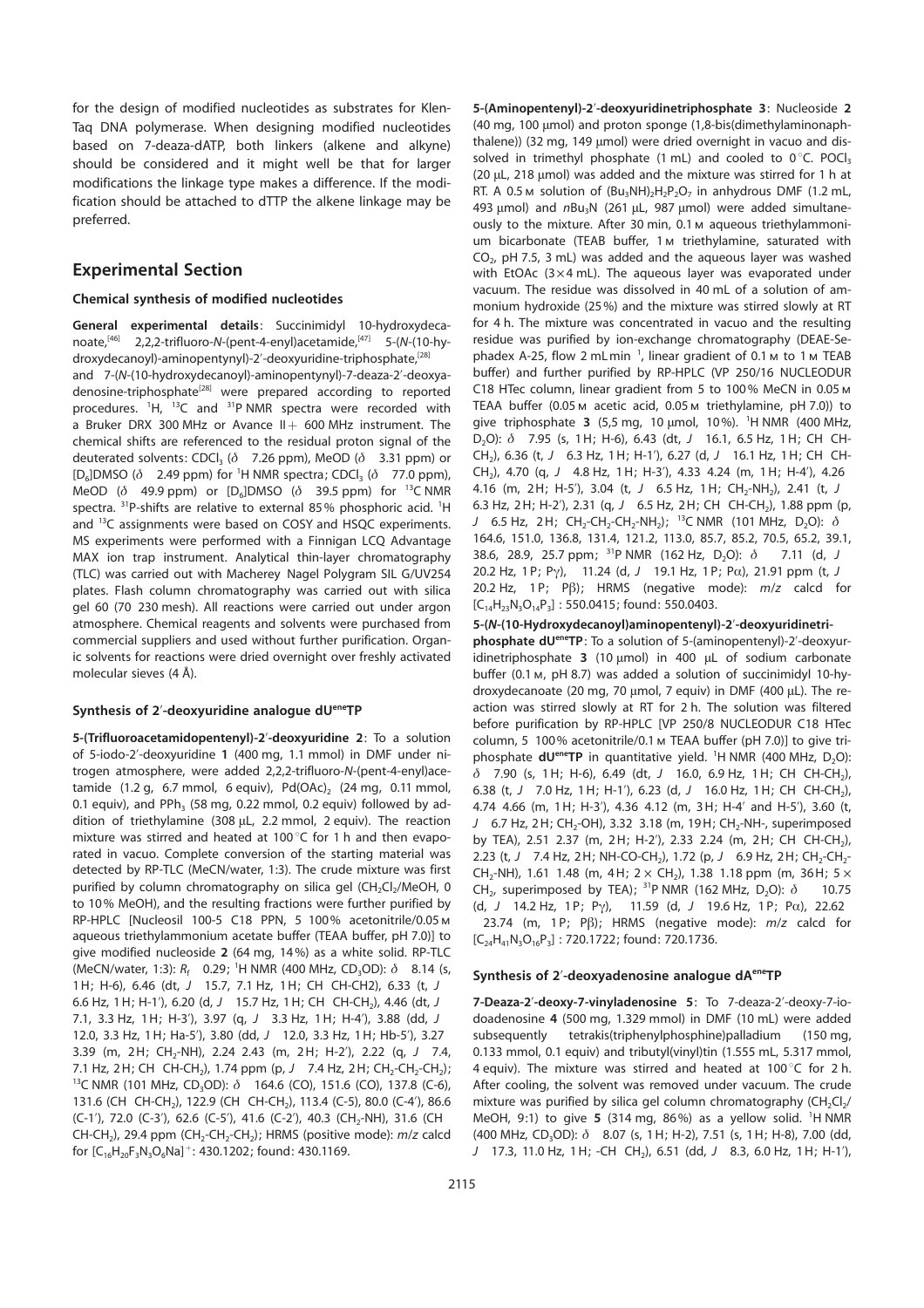5.59 (dd, J 17.3, 1.6 Hz, 1H; -CH CH<sub>2</sub>), 5.26 (dd, J 11.0, 1.6 Hz, 1H; -CH CH<sub>2</sub>), 4.53 (dt, J 6.0, 2.6 Hz, 1H; H-3'), 4.01 (q, J 3.3 Hz, 1H; H-4'), 3.86 3.69 (m, 2H; H-5'), 2.67 (ddd, J 13.7, 8.3, 6.0 Hz, 1H; H-2'), 2.31 ppm (ddd, J 13.7, 6.0, 2.6 Hz, 1H; H-2'); <sup>13</sup>C NMR (101 MHz, CD<sub>3</sub>OD):  $\delta$  159.3 (Cq), 152.1 (C2), 151.1 (Cq), 129.6 (-CH CH<sub>2</sub>), 121.3 (C8), 116.6, 115.5 (-CH CH<sub>2</sub>), 103.0 (Cq), 100.2 (Cq), 89.0 (C4'), 86.5 (C1'), 73.0 (C3'), 63.7 (C5'), 41.4 ppm (C2'); HRMS (positive mode):  $m/z$  calcd for  $[C_{13}H_{17}N_4O_3]^+$ : 277.1301; found: 277.1303.

## 7-Deaza-2'-deoxy-3',5'-dibenzoate-6N,6N-dibenzoyl-7-vinylade-

nosine (6): To 7-deaza-2'-deoxy-7-vinyladenosine 5 (600 mg, 2.173 mmol) in anhydrous pyridine (10 mL) at  $0^{\circ}$ C was added benzoylchloride (1.514 mL, 13.038 mmol) over 30 min. The mixture was then stirred at RT for 2 h. Water was slowly added and the solution was extracted with dichloromethane. The combined organic layers were dried (MgSO<sub>4</sub>), filtered, evaporated, and the residue was purified by silica gel column chromatography (petroleum ether/EtOAc, 8:2 to 4:6) to give protected adenosine 6 (1.253 g, 83%) as a yellow solid. M.p.  $62^{\circ}$ C; <sup>1</sup>H NMR (400 MHz, CDCl<sub>3</sub>):  $\delta$  8.59 (s, 1H; H-2), 8.18 8.04 (m, 4H; Bz), 7.90 7.81 (m, 4H; Bz), 7.74 7.29 (m, 13H; Bz and H-8), 6.93 (dd, J 8.7, 6.0 Hz, 1H; H-1'), 6.70 (dd, J 17.4, 10.8 Hz, 1H; -CH CH<sub>2</sub>), 5.83 (dt, J 6.0, 2.2 Hz, 1H; H-3'), 5.29 (dd, J 17.4, 1.3 Hz, 1H; -CH CH<sub>2</sub>), 5.00 (dd, J 10.8, 1.3 Hz, 1H; -CH CH<sub>2</sub>), 4.84 (dd, J 12.0, 3.6 Hz, 1H; H-5'), 4.73 (dd, J 12.0, 3.6 Hz, 1H; H-5'), 4.67 4.62 (m, 1H; H-4'), 2.98 2.67 ppm (m, 2H; H-2'); <sup>13</sup>C NMR (101 MHz, CDCl<sub>3</sub>):  $\delta$  172.8, 166.3, 166.2 (3× CO), 153.3, 153.2 (C4 and C6), 151.4 (C2), 133.8, 133.65, 133.61, 133.0, 130.2, 130.0, 129.8, 129.6, 129.4, 129.4, 129.3, 129.0, 128.9, 128.7, 128.6, 126.9 (-CH CH<sub>2</sub>), 122.4 (C8), 116.4 (-CH CH<sub>2</sub>), 115.4 (C7), 113.1 (C5), 84.0 (C1'), 82.6 (C4'), 75.5 (C3'), 64.5 (C5'), 38.5 ppm (C2').

#### 7-Deaza-2'-deoxy-3',5'-dibenzoate-6N,6N-dibenzoyl-7-(trifluoro-

acetamidopentenyl)adenosine (7E/Z): A solution of adenosine 6 (200 mg, 0.289 mmol) in anhydrous toluene (5 mL) was degassed 5 min. The pentenyltrifluoroacetamide  $(520 \mu L, 2.89 \text{ mmol},$ 10 equiv) was added and the solution was degassed for 5 min. The solution was heated to 100 $^{\circ}$ C and Grubbs II catalyst (48 mg, 20%) was added by portions (16 mg, every 30 min). After 2 h, the solution was cool and the solvent was evaporated. The residue was purified by silica gel chromatography (petroleum ether/EtOAc, 7:3) to afford  $7E/Z$  (108 mg, 45%) as a mixture of diastereoisomers ( $E/Z$ , 3:1).

7-Deaza-2'-deoxy-7-(trifluoroacetamidopentenyl)adenosine (8E): The mixture of diastereoisomers 7E/Z (217 mg, 0.257 mmol) in a 7 N ammonia solution in methanol (5 mL) was stirred in a closed vial at 50 $\degree$ C overnight. The mixture was concentrated in vacuo and the resulting residue was first purified by column chromatography on silica gel (CH<sub>2</sub>Cl<sub>2</sub>/MeOH, 9:1) giving compound  $8E/Z$  (80 mg, 72%) as an E/Z mixture and complete deprotected compound 9E/Z (20 mg, 23%) as an  $E/Z$  mixture.

To compound 9E/Z (20 mg, 0.060 mmol) in THF (0.5 mL) was added ethyl trifluoroacetate  $(8 \mu L, 0.066 \text{ mmol}, 1.1 \text{equiv})$  and DMAP (0.7 mg, 0.006 mmol, 0.1 equiv). The solution was stirred at 90 $\degree$ C for 4 h and the resulting residue was first purified by column chromatography on silica gel  $(CH_2Cl_2/MeOH, 9:1)$  affording  $8E/Z$ (12 mg, 47%) as a mixture of diastereoisomers (E/Z, 3:1).

The combined fractions of 8E/Z (92 mg) were purified by RP-HPLC (VP 250/16 NUCLEODUR C18 HTec column, 5 100% acetonitrile/ water) to give pure *trans*-alkene nucleoside **8E** (28 mg, 27%) as a white solid. <sup>1</sup>H NMR (400 MHz, CD<sub>3</sub>OD):  $\delta$  8.08 (s, 1H; H-2), 7.42 (s, 1H; H-8), 6.69 (dd, J 15.5, 1.1 Hz, 1H; CH CH-CH<sub>2</sub>), 6.53 (dd, J 8.3, 5.9 Hz, 1H; H-1'), 6.06 (dt, J 15.6, 7.0 Hz, 1H; -CH CH-CH2), 4.55 (dt, J 5.6, 2.6 Hz, 1H; H-3'), 4.03 (q, J 3.3 Hz, 1H; H-4'), 3.88 3.66 (m, 2H; H-5'), 3.40 (t, J 7.0 Hz, 2H; -CH<sub>2</sub>-NH), 2.69 (ddd, J 13.4, 8.3, 6.0 Hz, 1H; H-2'), 2.42 2.21 (m, 3H; H-2' and -CH CH-CH<sub>2</sub>-), 1.79 ppm (p, J 7.1 Hz, 2H; -CH<sub>2</sub>-CH<sub>2</sub>-CH<sub>2</sub>-); <sup>13</sup>C NMR (101 MHz, CD<sub>3</sub>OD):  $\delta$  159.2 (Cq), 151.9 (C2), 150.8 (Cq), 132.2 (-CH CH-CH<sub>2</sub>), 123.2 (-CH CH-CH<sub>2</sub>), 120.6 (C8), 116.2 (Cq), 103.1 (Cq), 89.0 (C-4'), 86.4 (C-1'), 73.0 (C-3'), 63.7 (C-5'), 41.3 (C2'), 39.9  $(-CH<sub>2</sub>-NH)$ , 30.9  $(-CH CH-CH<sub>2</sub>-)$ , 29.5 ppm  $(-CH<sub>2</sub>-CH<sub>2</sub>-CH<sub>2</sub>-)$ ; HRMS (positive mode):  $m/z$  calcd for  $[C_{18}H_{23}F_{3}N_5O_4]^+$ : 230.1702; found: 230.1693.

7-(Aminopentenyl)-7-deaza-2'-deoxyadenosinetriphosphate 10: Nucleoside 8E (65 mg, 152  $\mu$ mol) and proton sponge (1,8-bis(dimethylaminonaphthalene)) (49 mg, 229 µmol) were dried overnight in vacuum, dissolved in trimethyl phosphate (3.25 mL), and cooled to 0 $\degree$ C. POCl<sub>3</sub> (28 µL, 218 µmol) was added and the mixture was stirred for 1 h at RT. A 0.5 m solution of  $(Bu_3NH)_2H_2P_2O_7$  in anhydrous DMF (1.5 mL, 760 µmol) and  $nBu<sub>3</sub>N$  (361 µL, 1.52 mmol) were added simultaneously to the mixture. After 30 min, 0.1 m aqueous triethylammonium bicarbonate (TEAB buffer, pH 7.5, 6 mL) was added and the aqueous layer was washed with EtOAc  $(3 \times 6 \text{ mL})$ . The aqueous layer was evaporated under vacuum. The residue was dissolved in 45 mL of a solution of ammonium hydroxide (25%) and the reaction was stirred slowly at RT for 4 h. The mixture was concentrated in vacuo and the resulting residue was purified by ion-exchange chromatography (DEAE-Sephadex A-25, linear gradient of TEAB buffer (0.1 m to 1 m, 1000 mL), flow 2 mLmin<sup>1</sup>) and further purified by RP-HPLC (VP 250/16 NUCLEODUR C18 HTec column, linear gradient from 5 to 100% MeCN in 0.05m TEAA buffer (pH 7.0)) to give the triphosphate 10 (19.8  $\mu$ mol, 14%). <sup>1</sup>H NMR (400 MHz, CD<sub>3</sub>OD):  $\delta$  8.05 (s, 1H; H-6), 7.85 (s, 1H; H-2), 6.71 6.59 (m, 2H; H-1' and CH CH-CH<sub>2</sub>), 6.28 (dt, J 14.7, 6.9 Hz, 1H; CH CH-CH<sub>2</sub>), 4.78 4.70 (m, 1H; H-3'), 4.31 4.22 (m, 2H; H-5'), 4.07 4.01 (m, 1H; H-4'), 3.26 3.01 (m, 15H; CH<sub>2</sub>-NH<sub>2</sub> superimposed by TEA), 2.58 2.48 (m, 1H; H-2'), 2.44 2.24 (m, 3H; H-2' and CH CH-CH<sub>2</sub>), 1.93 1.83 ppm (m, 2H; CH<sub>2</sub>-CH<sub>2</sub>-CH<sub>2</sub>-NH<sub>2</sub>); <sup>31</sup>P NMR (162 MHz, CD<sub>3</sub>OD):  $\delta$  10.97 (d, J 20.5 Hz; P<sub>Y</sub>), 11.93 (d, J 19.9 Hz; P $\alpha$ ), 23.72 ppm (t, J 19.9 Hz; P $\beta$ ); HRMS (negative mode):  $m/z$  calcd for  $[C_{16}H_{25}N_5O_{12}P_3]$ : 572.0735; found: 572.0759.

7-(N-(10-Hydroxydecanoyl)-aminopentenyl)-7-deaza-2 '-deoxyadenosinetriphosphate dA<sup>ene</sup>TP: To a solution of 7-(aminopentenyl)-7-deaza-2'-deoxyadenosinetriphosphate 10 (6.6 µmol) in 300 µL of sodium carbonate buffer (0.1m, pH 8.7) was added a solution of succinimidyl 10-hydroxydecanoate (9.4 mg, 33 µmol, 5 equiv) in DMF (300 uL). The reaction was stirred slowly at RT for 2 h. The solution was filtered before purification by RP-HPLC (VP 250/8 NU-CLEODUR C18 HTec column, 5 100% acetonitrile/0.05m TEAA buffer (pH 7.0)) to give triphosphate dA<sup>ene</sup>TP in quantitative yield. <sup>1</sup>H NMR (400 MHz, CD<sub>3</sub>OD):  $\delta$  8.23 (s, 1H; H-2), 7.68 (s, 1H; H-8), 6.63 (t, J 6.7 Hz, 1H; H-1'), 6.27 (d, J 15.5 Hz, 1H; CH CH-CH<sub>2</sub>), 6.16 (dt, J 15.5, 6.6 Hz, 1H; CH CH-CH<sub>2</sub>), 4.75 4.62 (m, 1H; H-3'), 4.36 4.26 (m, 2H; H-5'), 4.16-4-13 (m, 1H; H-4'), 3.55 (t, J 6.7 Hz;  $CH_2-OH$ ), 3.57 3.08 (m, 14H;  $CH_2-NH$ - superimposed by TEA), 2.56 2.46 (m, 1H; H-2'), 2.39 2.28 (m, 1H; H-2'), 2.27 2.19 (m, 2H; CH CH-CH<sub>2</sub>), 1.80 1.67 (m, 4H; CH<sub>2</sub>-CH<sub>2</sub>-CH<sub>2</sub>-NH- and CO-CH<sub>2</sub>), 1.67 1.58 (m, 2H; -CO-CH<sub>2</sub>-CH<sub>2</sub>-), 1.58 1.48 (m, 2H; -CH<sub>2</sub>-CH<sub>2</sub>-OH), 1.41 1.21 ppm (m, 28H;  $5 \times$  CH<sub>2</sub> superimposed by TEA); <sup>31</sup>P NMR (162 MHz, CD<sub>3</sub>OD):  $\delta$  9.95 (d, J 19.6 Hz; P $\gamma$ ), 10.75 (d, J 20.8 Hz; P $\alpha$ ), 22.95 to 23.69 ppm (m; P $\beta$ ); HRMS (negative mode):  $m/z$  calcd for  $[C_{26}H_{43}N_5O_{14}P_3]$ : 742.2019; found: 742.2010.

#### Primer extension reactions

KlenTaq DNA polymerase was expressed and purified as described before.<sup>[48]</sup> T4 polynucleotide kinase PNK was purchased from New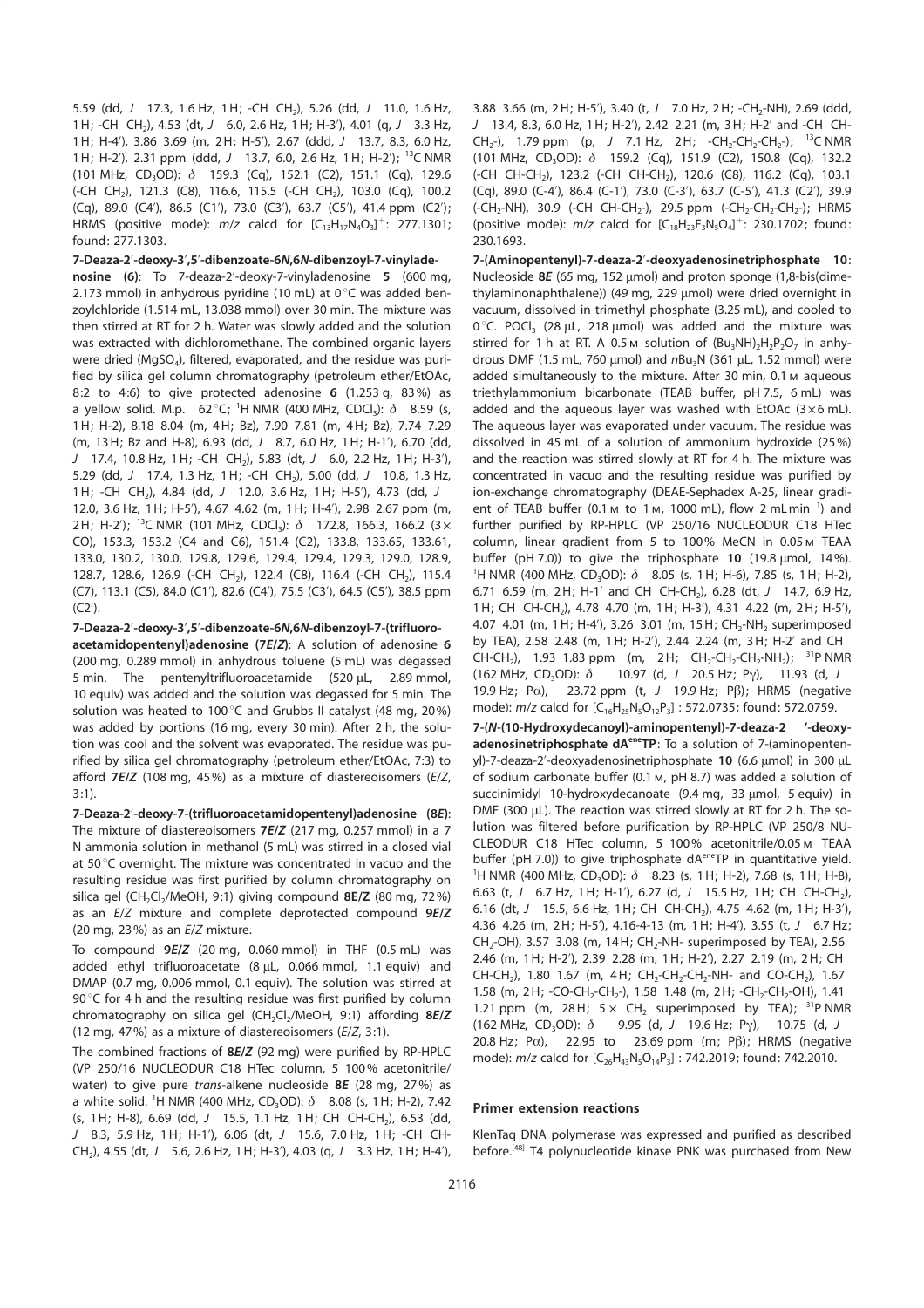England Biolabs. Primer and template were purchased from Biomers. [y<sup>\_32</sup>P]ATP was purchased from Hartmann Analytics and natu-<br>ral dNTPs from ThermoEisher, Sequences of oligonucleotides are ral dNTPs from ThermoFisher. Sequences of oligonucleotides are given in the Supporting Information.

#### 5'-Radioactive labelling of ODNs

DNA oligonucleotide primers were radioactively labelled at the 5' terminus using T4 PNK and [y-<sup>32</sup>P]ATP. The reaction mixture con-<br>tained primer (0.4 uM). PNK reaction buffer (1 ×). [w<sup>32</sup>P1ATP tained primer (0.4  $\mu$ m), PNK reaction buffer (1 ×), [ $\gamma$ <sup>-32</sup>P]ATP<br>(0.4 uGiul <sup>1</sup>) and T4 PNK (0.4 Uul <sup>1</sup>) in a total volume of 50 ul  $(0.4 \mu\text{C} \mu\text{L}^{-1})$  and T4 PNK  $(0.4 \text{U} \mu\text{L}^{-1})$  in a total volume of 50  $\mu\text{L}$ <br>and were incubated for 1 b at 37 °C. The reaction was stopped by and were incubated for 1 h at 37 $^{\circ}$ C. The reaction was stopped by incubation for 2 min at 95 $^{\circ}$ C and purified by gel filtration (Micro-Spin Sephadex G-25).

#### Full-length incorporation

Primer extension reaction (10 µL) employing KlenTag DNA polymerase contained  $1 \times$  KlenTaq reaction buffer (50 mm Tris HCl (pH 9.2), 16 mм (NH<sub>4</sub>)<sub>2</sub>SO<sub>4</sub>, 2.5 mм MgCl<sub>2</sub>, 0.1% Tween 20), 150 nм  $\frac{32P-1}{P}$ abeled primer, 200 nm template, 50  $\mu$ m of modified dN<sup>R</sup>TP and<br>50 um each of dATP/dTTP dCTP dGTP and 8 nm KlenTag DNA poly-50 μm each of dATP/dTTP, dCTP, dGTP, and 8 nm KlenTaq DNA polymerase. First primer and template were annealed. Afterwards the primer template complex, nucleotides and KlenTaq DNA polymerase were incubated (55 $^{\circ}$ C; 30 min). The reactions were quenched by addition of 50 µL PAGE gel loading buffer/stop solution (80% formamide, 20 mm EDTA, 0.1% bromophenol blue, 0.1% xylene cyanole FF) and the product mixtures were analysed by 12% denaturing polyacrylamide gel and subjected to autoradiography.

#### Competition experiments

A typical competition experiment (10 µL) employing KlenTaq DNA polymerase contained  $1 \times$ KlenTaq reaction buffer, 150 nm  $32P$ -labelled primer, 200 nm template, 50 μm dNTP/**dN<sup>R</sup>TP** mixture, and<br>8 nm KlenTag DNA polymerase First primer and template were and 8 nm KlenTaq DNA polymerase. First primer and template were annealed. Afterwards the primer template complex, nucleotides and DNA polymerase were incubated (55 $^{\circ}$ C; 30 min). The reactions were quenched by addition of 50 µL PAGE gel loading buffer/stop solution and the product mixtures were analysed by 12% denaturing polyacrylamide gel and subjected to autoradiography. Quantification was done by using the Bio-Rad Quantity One software. The conversion in percent was plotted versus the concentration using the program ImageLab. All reactions were performed in triplicate.

#### Gel electrophoresis

Denaturing polyacrylamide gels (12%) were prepared by polymerization of a solution of urea (8.3m) and bisacrylamide/acrylamide (12%) in TBE buffer using ammonium peroxodisulfate (APS, 0.08%) and N,N,N',N'-tetramethylethylenediamine (TEMED, 0.04%). Immediately after addition of APS and TEMED, the solution was filled in a sequencing gel chamber (Bio-Rad) and left for polymerization for at least 45 min. After addition of TBE buffer  $(1 \times)$  to the electrophoresis unit, gels were prewarmed by electrophoresis at 100 W for 30 min and samples were added and separated during electrophoresis (100 W) for ca. 1.5 h. The gel was transferred to Whatman filter paper, dried at 80 $^{\circ}$ C in vacuo with a gel dryer (model 583, Bio-Rad) and exposed to an imager screen. Readout was performed with a molecular imager (FX, Bio-Rad).

#### Crystallisation, data collection and analysis

Primer and template were purchased from MWG Eurofins. The protein was overexpressed and purified as described earlier<sup>[48]</sup> and concentrated to 10 mgmL  $<sup>1</sup>$  for storage at 4 $<sup>o</sup>C$ . For crystallisation,</sup></sup> a 2',3'-dideoxy-cytidine terminated primer (5'-d(GAC CAC GGC GC)ddC) and a 16-mer template (5'-d(AAA A/TGG CGC CGT GGT C)) were used.

Primer/template construct was annealed and the ternary complex of KlenTaq was formed by mixing the protein (final concentration ca. 6.0 mgmL  $^{-1}$  in 20 mm Tris-HCl pH 7.5, 1 mm EDTA, 0.15 m NaCl, 1 mm β-mercaptoethanol), the primer/template DNA (final concentration ca. 0.120 mm) and triphosphate  $dN^{ener}TP$  in a molar ratio of 1:1.2:15 and the solution was set to a final concentration of 20 mm MgCl. The mixture was incubated for 30 min at  $30\degree$ C. Crystals were grown in hanging drop plates (Qiagen) against 800 uL reservoir (reservoir condition: 0.05 м sodium cacodylate pH 6.5, 0.01 м  $Mq(OAc)_{2}$ , 0.2 m NH<sub>4</sub>OAc, 30% PEG 4000) in a 1:1 ratio protein/ DNA to reservoir. Crystals were harvested after six days of growth and dipped into a cryo-solution consisting of the crystallisation reservoir with additional 20% glycerol before freezing in liquid nitrogen.

Data were collected at the beamlines PXI and PXIII at the Swiss Light Source (SLS), Paul-Scherrer Institute, Villigen, Switzerland. Data reduction was performed with the XDS package.<sup>[49]</sup> The structure was solved by difference Fourier techniques using KlenTaq wild-type (PDB 3M8S)<sup>[50]</sup> as model. Refinement was performed with PHENIX<sup>[45]</sup> and model rebuilding was done with COOT.<sup>[51]</sup> In both structures the complete enzyme (residues 293 832) and the primer/template duplex was modelled. Side chains without defined electron density were not deleted but modelled in a common rotamer conformation and high B-factors demonstrate their flexibility. The substrate nucleotide  $dA^{en}$ <sup>ere</sup>TP was modelled in two conformations and refined with an occupancy of 0.5 for each conformation. The terminal alkyl chain of the linker in  $dU^{ener}TP$  as well as  $dA^{ener}TP$ was not resolved in the electron density and was modelled in extension to the more rigid part (nucleotide plus linker until the amide functionality) and refined with zero occupancy. The restraints files (cif files) for the ligands were generated by using the grade webserver.<sup>[52]</sup> Figures were made with PyMOL.<sup>[53]</sup> Omit maps for the triphosphates are shown in Figure S2 and data collection and refinement statistics in Table S1. The atomic coordinates and structure factors have been deposited in the Protein Data Bank (www.rcsb.org) with PDB codes 5E41 for KlenTaq(dU<sup>ene</sup>TP) and 5SZT for KlenTaq(dA<sup>ene</sup>TP).

# Acknowledgements

We gratefully acknowledge financial support from the DFG and support and access to beamlines PXI and PXIII at the Swiss Light Source (SLS) of the Paul Scherrer Institute (PSI), Villigen, Switzerland.

Keywords: DNA replication  $\cdot$  DNA structures  $\cdot$  labelling DNA polymerase · nucleotides · structure elucidation

- [1] D. R. Bentley, S. Balasubramanian, H. P. Swerdlow, G. P. Smith, J. Milton, C. G. Brown, K. P. Hall, D. J. Evers, C. L. Barnes, H. R. Bignell, et al., Nature 2008, 456, 53 59.
- [2] E. R. Mardis, Annu. Rev. Genomics Hum. Genet. 2008, 9, 387 402.
- [3] G. Mayer, Angew. Chem. Int. Ed. 2009, 48, 2672 2689; Angew. Chem. 2009, 121, 2710 2727.